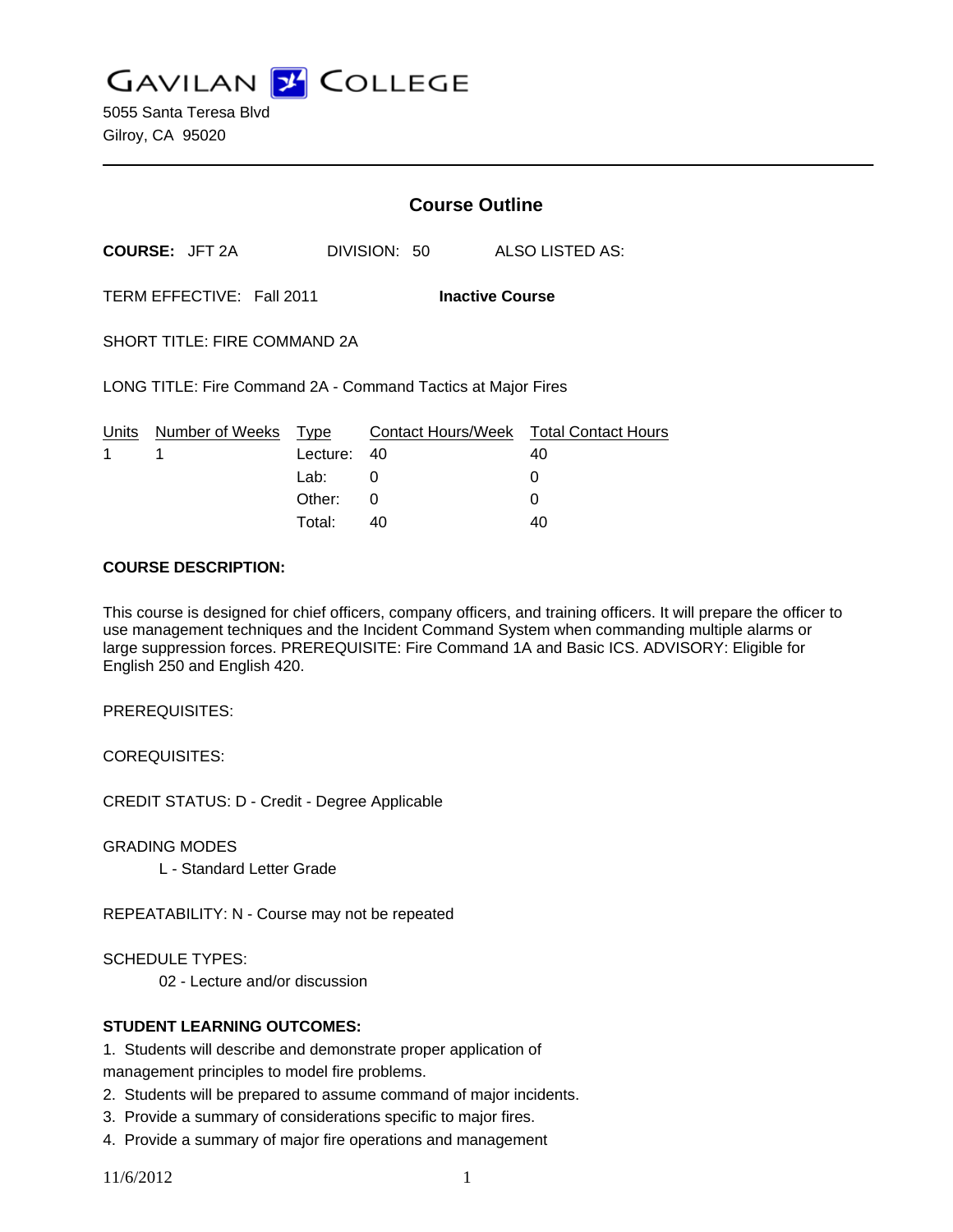procedures.

5. Provide information relative to the use of pre-planning for major fires.

6. Describe and demonstrate proper application of management principles to model fire problems.

7. Synthesize techniques to demonstrate ability to command large forces at major fire.

# **CONTENT, STUDENT PERFORMANCE OBJECTIVES, OUT-OF-CLASS ASSIGNMENTS**

Inactive Course: 09/26/2011

Week 1 40 Hrs Description of content, "out-of-class" assignments,

and student performance objectives, e.g. essays,

library research, problems, projects required

outside of class on a 2 to 1 basis for lecture

units granted.

- I. Introduction
- A. Course overview
- B. Role of the Incident Commander
- C. Principles of Multi-Company Command
- D. Review of the ICS System
- II. Fire Behavior in Large Buildings and Special

**Occupancies** 

- A. Size-Up
- B. Strategic objectives
- C. Decision making
- D. Rescue evacuation
- E. Fire control principles
- F. Master stream application
- G. Fire ground, fire flow calculations
- III. Additional Considerations/Logistics
- A. Apparatus placement
- B. Staging
- C. Sectorization of incident scene
- D. Safety
- E. Communications
- F. On-site fire protection systems
- G. Support activities
- IV. Preplanning for Major Fires
- A. Standard company evaluations
- B. Use of pre-plans
- V. Review of Major Fire Incident Scenarios
- VI. Fire Simulations
- VII. Evaluation
- C. Application
- D. Evaluation

Lecture, discussion and demonstrations will serve as the medium of instruction. Audio-visual aids will be utilized as they facilitate